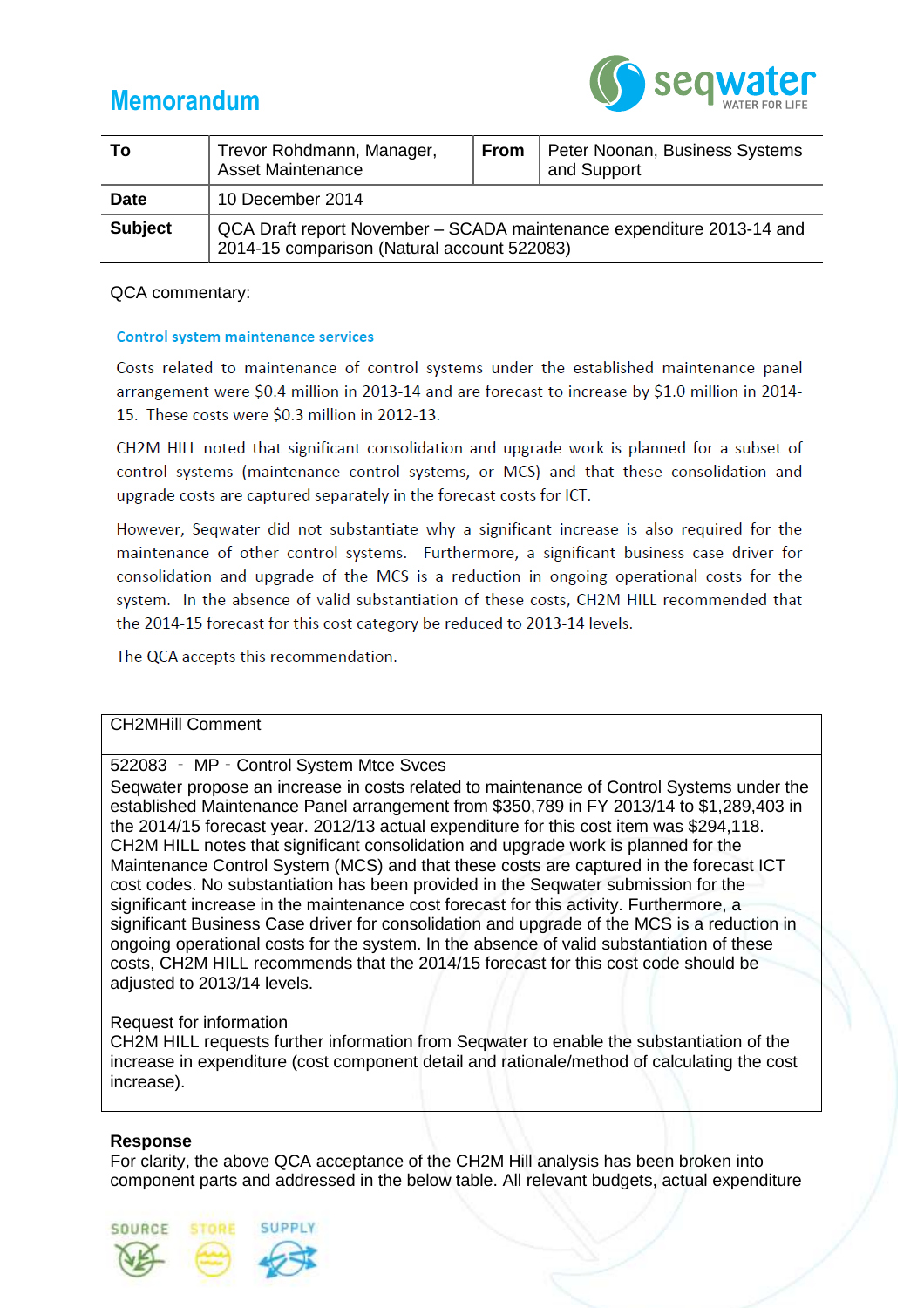

and work order audit reports for SCADA maintenance across all cost codes for 2013-14 and YTD 2014-15 can be found in Attachment A.

In response to the CH2M Hill report, Seqwater has undertaken an audit of SCADA maintenance costs. This has identified errors with incorrect natural account codes being used for SCADA maintenance.

This problem can be attributed to the consolidation of SCADA maintenance under one natural account code (522083) in 2013-14 following the merger. Prior to this, SCADA maintenance was costed by individuals across the organization to multiple natural site based and other electrical codes. This practice has evidently continued post-merger.

The audit has shown that 31 different natural account codes were used for SCADA work in 2013-14 and only 30% of SCADA maintenance was correctly attributed to the 522083 code.

To address the problem, all operations staff with financial delegations and CIS administration rights have been sent a list of correct codes for all maintenance items. OTW will also work with Corporate Finance to rationalize the number of natural account numbers.

To ascertain the actual expenditure on SCADA for 2013-14 a manual process examining individual work orders has been undertaken. This is an alternative non-system based approach to determining the actual expenditure given the coding errors in 2013-14. This reveals an expenditure of \$1.16M in 2013-14.

The 2014-15 budget is \$1.30M which is broadly comparable to the 2013-14 actual spend.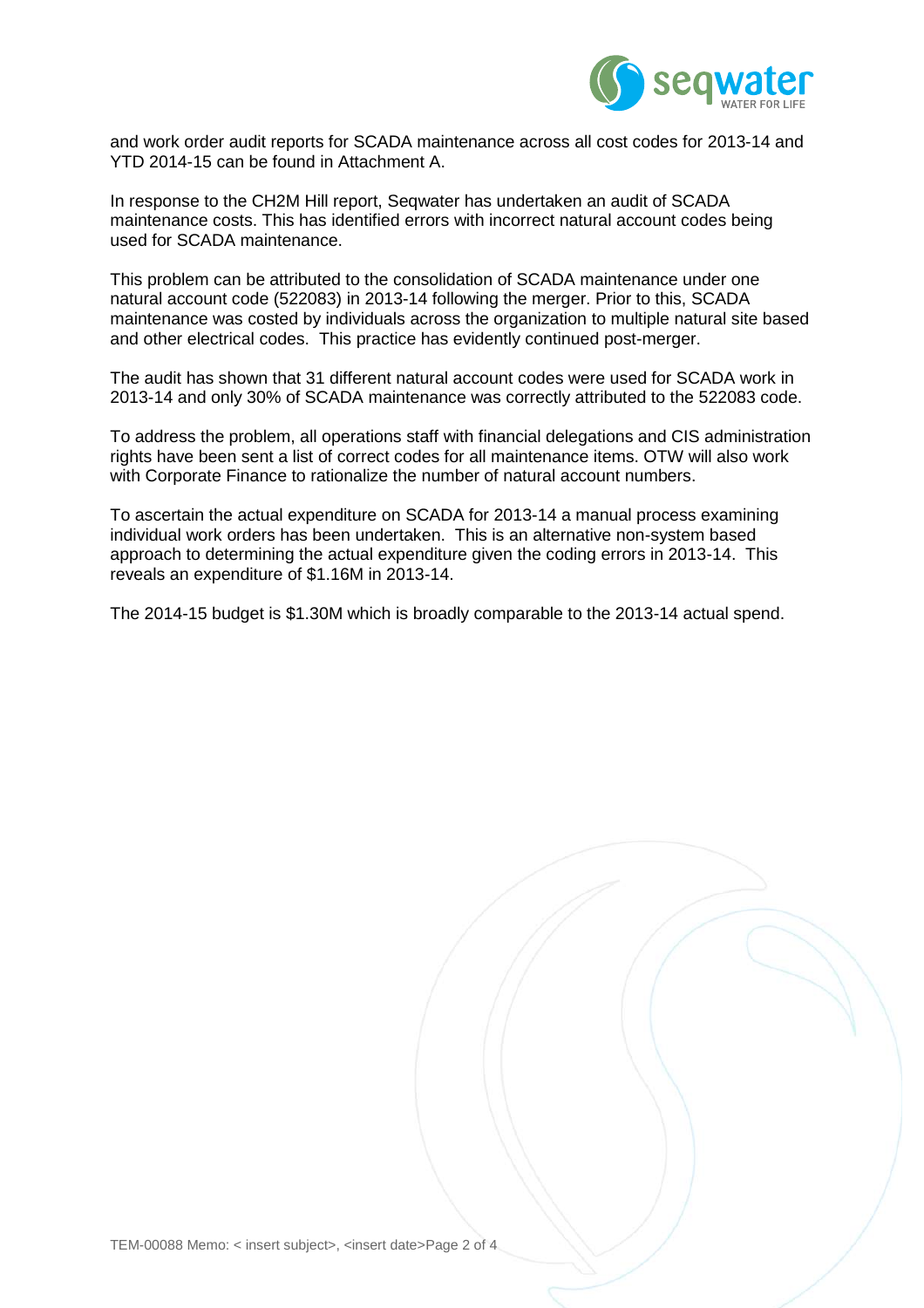

# **Memorandum**

| Ref: CH2MHill Comment (ID code-46) (p 101)                                                                                                                                                     | <b>Response</b>                                                                                                                                          | <b>Attachment A-</b><br>Corresponding<br>financial report                      |
|------------------------------------------------------------------------------------------------------------------------------------------------------------------------------------------------|----------------------------------------------------------------------------------------------------------------------------------------------------------|--------------------------------------------------------------------------------|
| Seqwater propose an increase in costs related to<br>maintenance of Control Systems under the<br>established Maintenance Panel arrangement<br>from \$350,789 in FY 2013/14 to                   | The 2013-14 budget under natural account code<br>522083 was \$1,561,662.<br>Actual (recorded) expenditure for a/c 522083 in 2013-<br>14 was \$353,319.18 | Tab: 1. SCADA budget<br>2013 14<br>Tab: 2.SCADA Actual<br>13-14 (Finance)      |
|                                                                                                                                                                                                | (It is understood that the \$350,789 figure used by<br>CH2M Hill is Acc.522083 rebased to Dec 2013 terms as<br>sourced from the OPEX model.)             | Tab: 3.SCADA WO<br>2013-14 all acc                                             |
|                                                                                                                                                                                                | A manual audit of work orders shows actual<br>expenditure on SCADA maintenance across all natural<br>account codes was \$1,161,053 in 2013-14.           |                                                                                |
| \$1,289,403 in the 2014/15 forecast year.                                                                                                                                                      | As of October 2014-15, the budget for natural account<br>code 522083 is \$1,302,415                                                                      | Tab: 4. SCADA Budg<br>14-15 Q1 (Finance)                                       |
|                                                                                                                                                                                                |                                                                                                                                                          |                                                                                |
| CH2M HILL notes that significant consolidation and<br>upgrade work is planned for the Maintenance<br>Control System (MCS) and that these costs are<br>captured in the forecast ICT cost codes. | MCS is not in the ICT budget. This natural account<br>code is not directly related to the MCS programme of<br>works.                                     |                                                                                |
| No substantiation has been provided in the<br>Seqwater submission for the significant increase in<br>the maintenance cost forecast for this activity.                                          | Overall the forecast SCADA maintenance budget has<br>decreased from \$1,561,662 in 2013-14 to \$1,302,415<br>in 2014-15.                                 | Tab: 1.SCADA budget<br>2013 14; and<br>Tab 4. SCADA Budg<br>14-15 Q1 (Finance) |
|                                                                                                                                                                                                | The 2014-15 budget is an increase of \$141,362 (12%)<br>over the 2013-14 actuals as identified by the work order                                         |                                                                                |